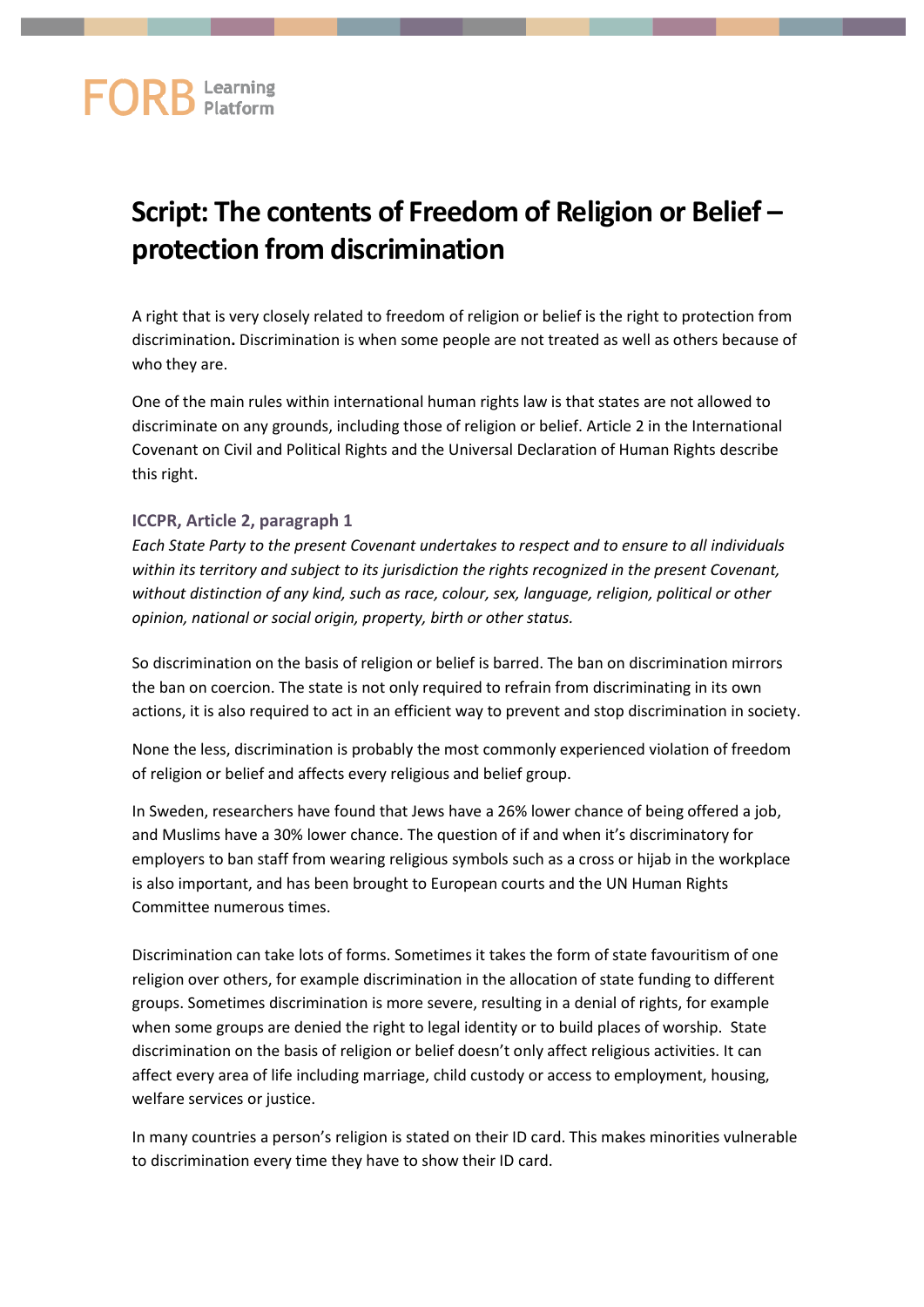Hindus in some parts of Indonesia have to travel a long way to register marriages or births because local officials refuse to register them. And Christians have problems getting permission to build or repair churches. National courts have repeatedly ruled in favour of Christians, but local officials ignore the rulings, sometimes because they are afraid of violent extremist groups.

In Pakistan, discriminatory legislation makes it a criminal act for Ahmadis to preach, propagate, or disseminate materials on their faith and they have lost the right to vote.

Human rights organisations in Kenya say that the fight against terrorism in the country has resulted in the widespread targeting and collective punishment of Muslims by security officers, with reports of arbitrary arrests, torture, killings and disappearances, a charge the government denies.

In twenty two villages across Myanmar, local Buddhist monks have declared their villages to be Muslim free zones, putting up signposts that bar Muslims from entering or spending the night in the village, bar residents from marrying Muslims and spread hate propaganda. The authorities have done nothing to stop this.

Often people are discriminated against for more than one reason, for example on the basis of both religion, and ethnicity, gender or class. In human rights language, this is called intersectional discrimination. This makes some groups even more vulnerable to violations of freedom of religion or belief, for example women, indigenous peoples, ethnic minorities, the LGBT community, migrants and refugees.

Let's look at an example of intersectional discrimination from India.

The Hindu caste system is a type of fixed class system, that divides people into higher and lower castes and casteless groups such as Dalits. Dalits are often the poorest of the poor, facing massive social and economic discrimination. Although it has its roots in Hinduism, the caste system permeates the whole of Indian society, and people of all faiths are regarded as belonging to particular castes. For example, many Indian Christians and Muslims are of Dalit origins.

When India gained independence the government banned the caste system and tried to counter caste discrimination by introducing a system of affirmative action. This system reserves a certain quota of government jobs and places at state owned higher education institutions for Dalits and provides certain welfare benefits. So far so good one might think. However, these benefits are only granted to Hindu Dalits and to Sikhs and Buddhists of Dalit origin. Christian and Muslims of Dalit origin are denied these benefits.

Christian and Muslim Dalits face discrimination in the community both due to their caste and their minority religion. They are also discriminated against by the state on the basis of their religion, being excluded from affirmative action to counter caste discrimination. This impacts upon economic and social development for Christian and Muslim Dalits.